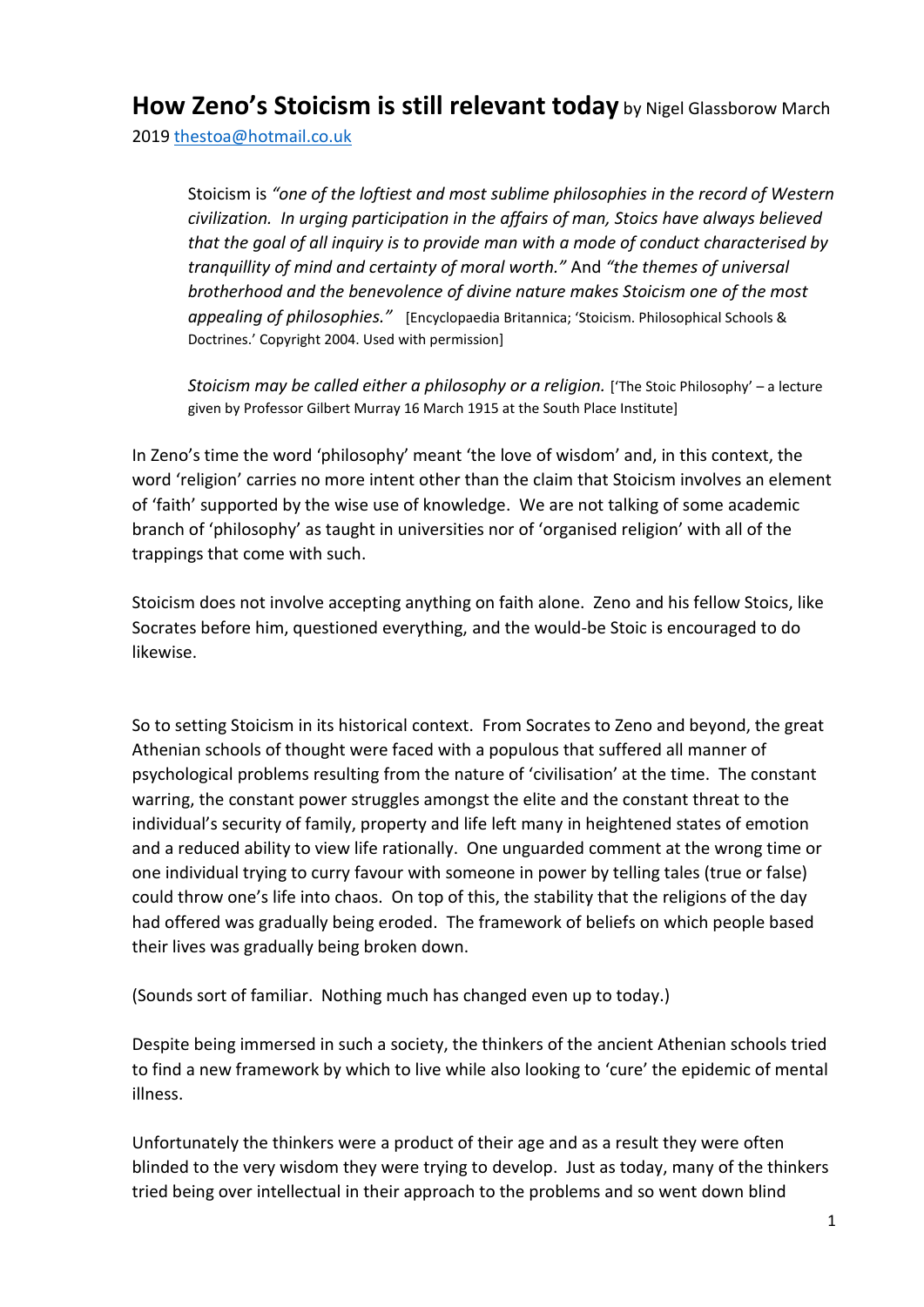alleys, often seeking after 'the ideal'. Theirs was an elitist society and this is reflected in the many attempts to work out how the 'ideal' society would govern itself. And of course, the various schools had their 'ideal' societies being governed by 'ideal' people – 'sages'.

While we are told that Zeno also looked to how society could be better managed, probably falling into the same trap as the founders of the other schools, Zeno's approach to learning how to live is practical rather than being overly intellectual and idealised.

To this end, first and foremost Stoicism offers a framework of belief and practical observation that is centred in the principle that the nature of the Cosmos is that of a oneness that is 'a singular living rational being' of which we, as individuals, are a part.

Some may claim that this principle is 'blind faith', but today it is more based on two factors. The one is the ancient wisdom that there exists *'a friend beyond phenomena'* ['Stoics and sceptics' 1913, Edwyn R Bevan as referred to by Murray in his 1915 lecture] – that is a state of being that is known by many names by many different cultures but is to be seen as referring to a singular state that is common to all cultures over the ages. Within Stoicism many words are used to describe this 'friend' – God, the Logos, the divine spirit or fire, Nature (translated from the Greek word 'Phusis' which implies that Nature is living, evolutionary and rational) and many other such terms. In keeping with Zeno's rationale, the fact that such an idea is a 'common perception' of humankind gives it credence. It is part of the common wisdom of our species – the wisdom that says that all of this natural organisation we see about us has to have some Cause – a cause that is more than *'a blip of organisation in a sea of chaos'*.

This is the second factor for accepting the Stoic beliefs in a deity. Pursuing knowledge through the study of the burgeoning natural sciences, in trying to understand the nature of the world in which they lived they looked around them and they saw organisation within the nature of the existence they experienced and so they reasoned that there had to be some 'thing' that coordinated this organisation. In speculating about how such an organising principle may operate within the physical world they talked about the 'finest of all matter out of which all other matter was manifested' - 'matter' where the passive principle and the active principle are to be seen as being co-mingled or are to be seen as two qualities of the one 'substance' and where the active principle is a Consciousness that permeates the whole Cosmos.

While this belief in God as *'the universal governor and organiser of all things'* was based on passed down wisdom and theories arrived at from simple observation, modern science has come up with the study needed to give support to the speculation.

What started out as a speculative assumption has today been given grounds to see such as a rational belief.

Stoicism believes that the Cosmos is to be seen as the body of God and that we exist within and as part of this body. God is perceived as being the 'mind' that permeates the whole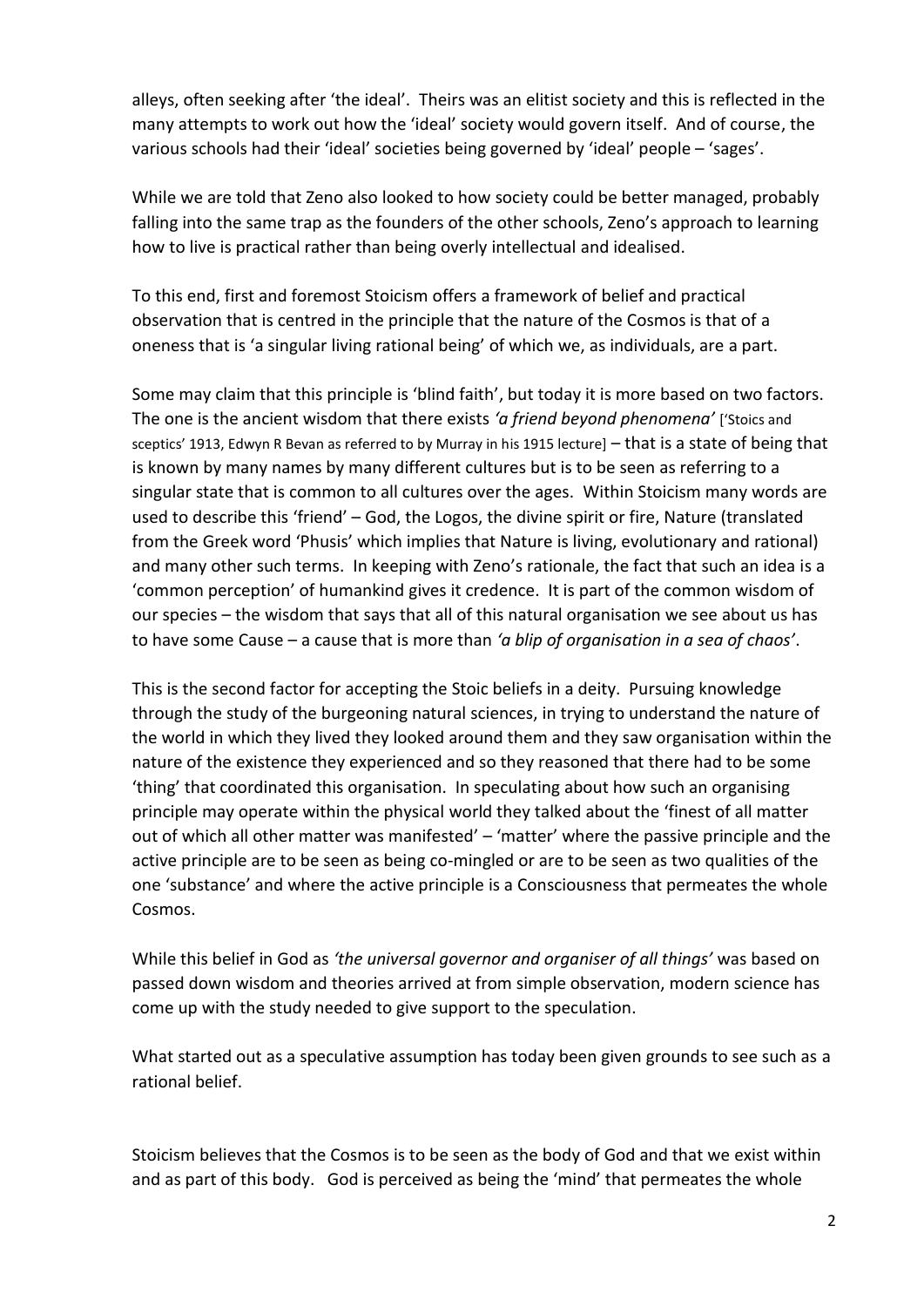physical Cosmos and as such is *'the universal governor and organiser of all things'*. And in that we are a part of the body of God, so also the Stoic rationale tells us that we contain within our being 'a spark' of the 'mind of God'.

*'We do not need to uplift our hands towards heaven… as if in this way our prayers were more likely to be heard. God is near you, he is with you, he is within you… The holy spirit indwells within us. One who marks our good deeds and our bad deeds, and is our guardian. Indeed, no man can be good without the help of God. … He it is that gives noble and upright counsel.'* [XLI. On the God Within Us - 'Seneca Moral Essays' Translation by John W Basore.]

A pretty powerful starting point for arriving at a framework of beliefs on which to base one's rationale regards how life works and that leads to a rationale as to how life ought to be lived.

There is much within the teachings of Stoicism that has commonality with other beliefs and philosophies. But key to understanding Stoicism as a whole and to living as a Stoic is the internalising of the Stoic belief in the nature of God and in accepting that we, as individuals, are the 'children of God' and that to live our lives well is to live our life in accord with the will of God.

*"For I regard God's will as better than my will. I shall attach myself to Him as a servant and follower, my choice is one with His, my desire one with His, in a word my will is one with His will."* [IV.VII. 'Epictetus, the discourses as reported by Arrian, the Manual and Fragments' Translated by W A Oldfather.]

Bearing this in mind, Stoicism seeks out how we ought to live.

*What is your art? To be good. And how is this accomplished well except by general principles, some about the nature of the universe, and others about the proper constitution of man?* [XI.5. 'The Communings with Himself of Marcus Aurelius Antoninus' Translated by C R Haines.]

And here we are told that first and foremost the would be Stoic wants to be 'good' and that we can learn how to live as 'children of God' from the knowledge that thrusts itself into our minds through our senses and the knowledge that is the 'common perceptions or beliefs' of humankind (seen as the ever developing knowledge of humankind together with the wisdom that has been passed down over the ages). If we look at matters aright, the nature of the world about us tells us how we ought to live so as not to be in conflict with the nature of Existence as a whole or with our own nature as reasoning social animals.

This is the practical rather than intellectual approach that Stoicism offers us.

All of this is the core understandings from which Stoic ethics are derived. The foundation of Stoic ethics is grounded in the recognition of the oneness of all around us in that all is manifested out of the body of God and the subsequent realisation, that wherever we have influence as individuals, that the good of the whole is what we ought to aim for.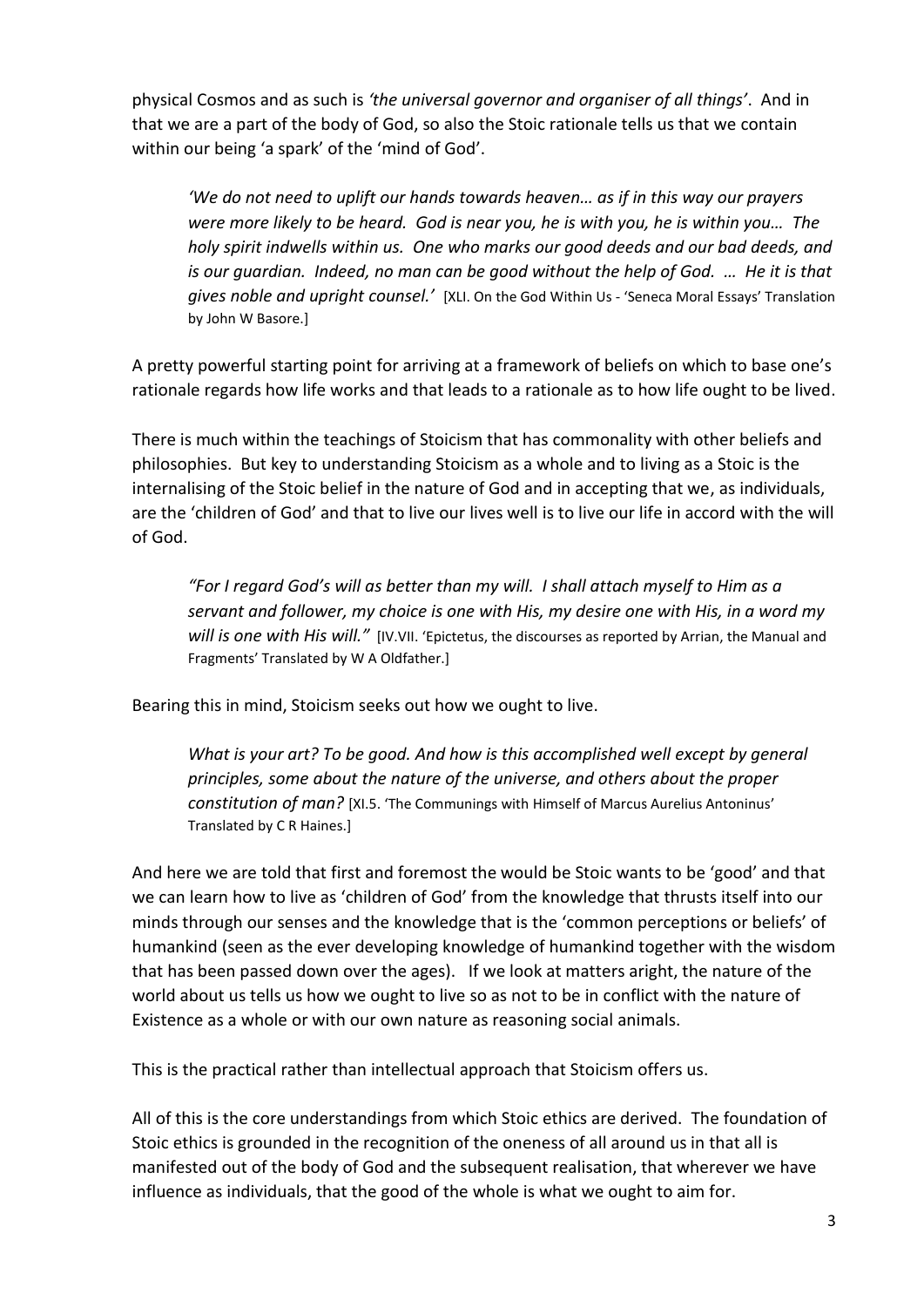*'All things are mutually intertwined, and the tie is sacred, and scarcely anything is alien the one to the other. For all things have been ranged side by side, and together help to order one ordered Universe. For there is both one Universe, made up of all things, and one God immanent in all things,… and one Law, one Reason common to all intelligent creatures, and one Truth.'* [VII.9. 'The Communings with Himself of Marcus Aurelius Antoninus' Translated by C R Haines.]

Just as it was in ancient Athens, still today through the Stoic rationale it becomes obvious that each individual best serves themselves if they serve as many of the levels of society and Existence that they are part of as their circumstance will allow. Within Stoicism, care and concern for oneself is only considered as being what is needed in order to try to ensure that, as individuals, we can best serve the greater good.

But of course, as with any 'tool', if we are to best serve the whole we need to ensure that we have been well 'honed'.

*'The happy life… is a life that is in harmony with its own nature, and it can be attained in only one way. First of all, we must have a sound mind and one that is in constant possession of its sanity; second, it must be courageous and energetic, and, too, capable of the noblest fortitude, ready for every emergency, careful of the body and of all that concerns it, but without anxiety; lastly, it must be attentive to all the advantages that adorn life – the user, but not the slave, of the gifts of Fortune.'* ['On the Happy Life iii' 'Seneca Moral Essays' Translation by John W Basore.]

Note: In this context the word 'happy' is a misleading translation of the Greek word 'eudaimonia' which is more correctly translated as 'being possessed of good spirits'. 'Happy' has at its root the word 'hap' which relates to chance and so happiness is an *emotional* reactions to chance external events. Whereas for Stoicism 'being of good spirits' relates to a stable ongoing resilience and inner state of mind. Zeno described 'eudaimonia' as 'living in the smooth flow of life', and such may be better recognised as the state of being contented with 'what is' while still striving to partake in maintaining or improving the wellbeing of the whole as best as we are able.

In order to live a life in accord with the above, there is the need for the individual to be able to see reality for what it is and this requires some degree of dispassionate observation and study. Such is an ongoing life discipline. Basically, the more appropriate knowledge a person has, the better will be their decisions as to how to live their individual lives in relationship to the whole.

In Stoicism, the ethics or morality of how to live is inseparable from the physical nature of Existence in that the ethics is arrived at by the logical and reasoned assessment of one's roles in the play of life in relationship to all else that is presented to us on the stage of life by way of 'scenery', 'props' and other 'actors'. The Stoic's aim is to learn from the life they find themselves in so as to be better able to 'adlib' as best as they can by developing their skill as an actor in that the play is not written in stone. The Playwright has offered us the means to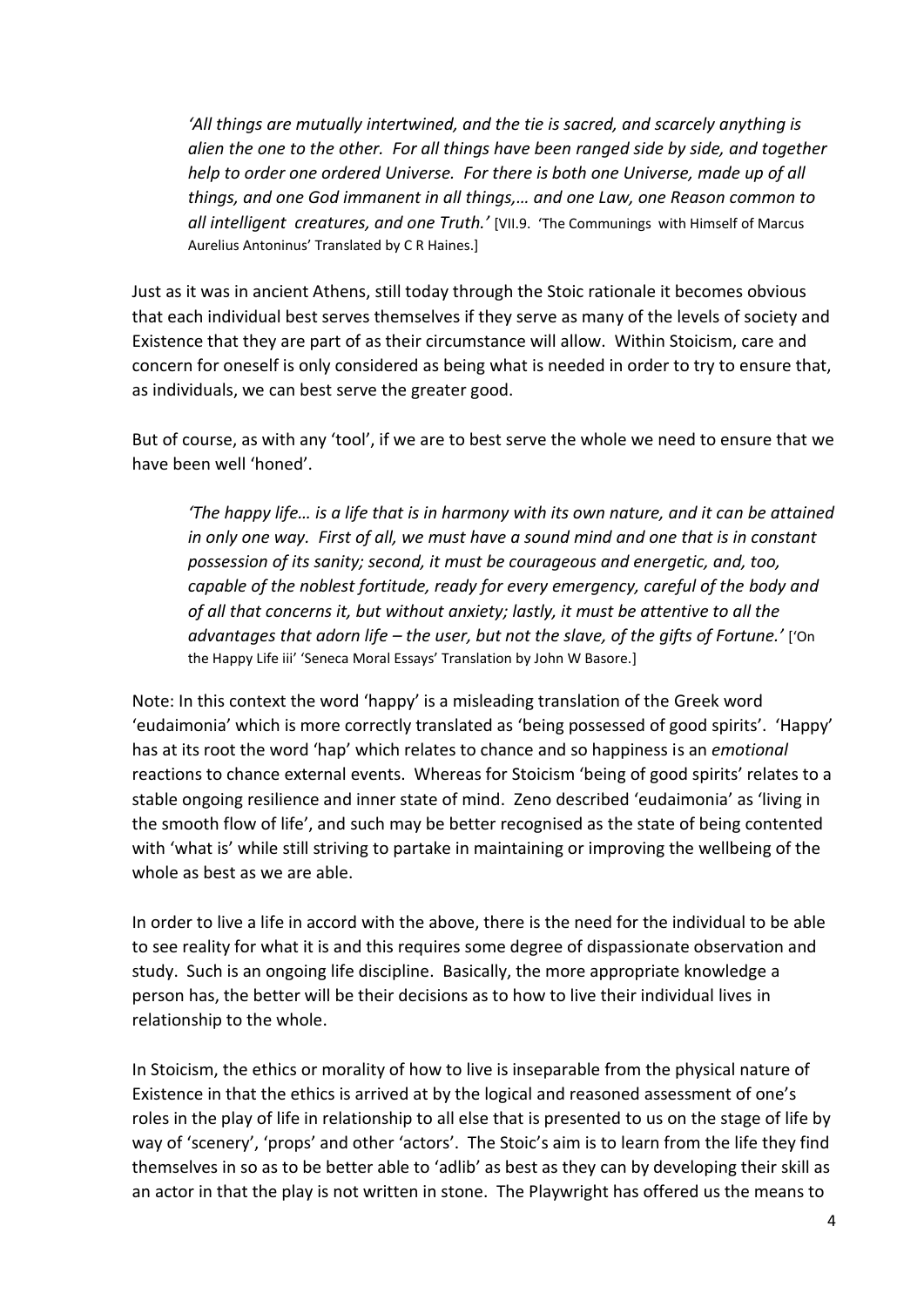discern the general direction they want the play to progress while leaving us the scope to use our skill as actors to help better progress the play as it is intended.

*Bill Anders, lunar module pilot of Apollo 8, the first human spaceflight to leave Earth's orbit, said he felt that a real legacy of the mission to visit the moon was "Earthrise", the photo taken by the crew showing humanity's home planet hanging in the blackness of space above the lunar horizon. Crewmate Jim Lovell said of the actual experience of an Earthrise: "When I looked at the Earth itself... I started to wonder why I was here, what's my purpose here…," he said. "And my perspective is that God has given mankind a stage on which to perform. How the play turns out, is up to us."*  [Apollo 8: Christmas On the Far Side of the Moon broadcast on 5 Live on 24 December 2018 at 20:00 GMT.]

These observations go part way to expressing the Stoic viewpoint. However, for the Stoic, God is still actively involved with us in that God is an integral and ever present part of the Existence in which we exist, and how the play works out will be better for Mother Earth, and so for us, if we work with God. It is better to work with Mother Nature than against her. And here 'Mother Nature' is a modern translation of the original Greek word Phusis where Phusis was seen in Stoicism as being another aspect of the living God.

This recognition of the oneness of all and that all is intertwined leads the Stoic to a rational assessment of how to live, with particular attention to the fact that 'rationale' has at its root the word 'ratio'. Living life well is a matter of wisely balancing all sorts of influences according to the ratio of their relevance while also being aware of the influence we can have.

It is obvious that, at present, beyond our planet we can have little influence. Where we can best apply our craft of living life well as individuals Stoics is on our planet. Regardless of what influence our roles in life may allow us to have, by living the Stoic life we are more likely to influence matters for the good, even if it is only though living life in a manner that others will view as being the actions of a person of good character whereby they may feel inclined to try to emulate our way of life and so help bring about the betterment of society as a whole.

We become Stoics, not to benefit ourselves, but to train ourselves to live in a manner whereby, given the opportunity, we will benefit those around us. And it is our belief in God and in the nature of the Cosmos as the body of God that provides the grounding that will help us to try to stick to our chosen path throughout our lives - come what may.

Stoicism is always about the greater good. We train to improve our practical wisdom in the hope that we may better understand how we need to act in order to be of help rather than a hindrance in such a project.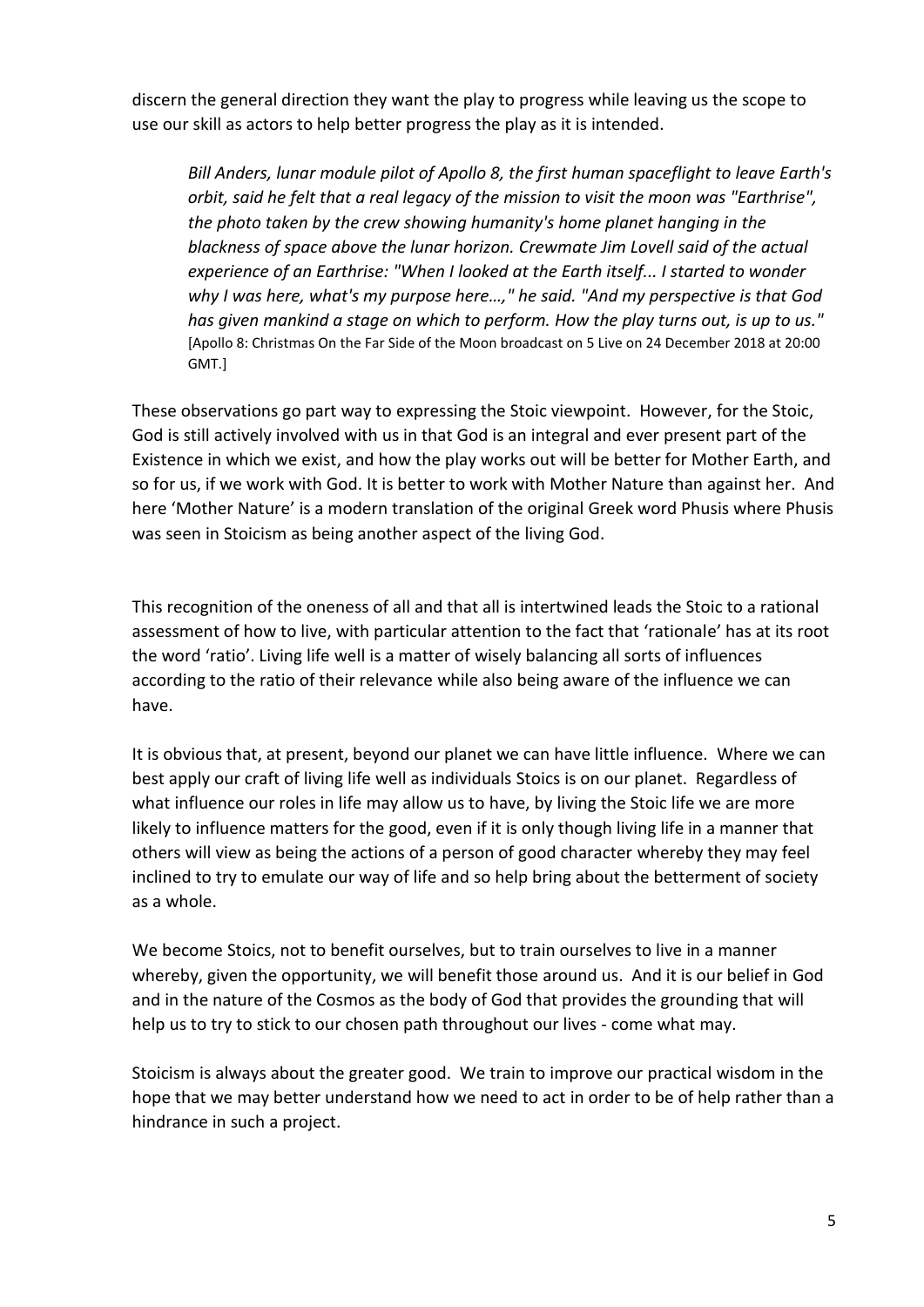Unfortunately, together with the other schools of Athens, the Stoics of old got pulled into the question of 'the sage' – the perfectly wise person. The sage was not an invention of the Stoics. It was a technical intellectual standardised idea used in those days to discuss how 'the perfect person' would think and live if they followed this or that school's teachings. Together with other similar debating points the Stoics were expected to be able to provide answers to such issues. They found themselves trying to address the issue of 'the sage' in their writings, even though it was seen by Stoics that such ideas were often irrelevant in that the chasing after such an ideal is an impossibility.

Many in the Stoic community today argue that the 'ideal' that the concept of 'the sage' sets is needed to drive them on to seek to improve by offering them a target to aim for. And yet perversely they will also agree that sagehood is next to being an impossible state, if not a total impossibility state - in which case their target is unachievable by mere mortals.

Not one of the Stoics of old, or anyone of the other schools, ever claimed to have achieved sagehood, so none were in a position to teach how to achieve such. In fact Stoicism does not teach a path to sagehood. It teaches a path that the person in the street can follow that will make them a better person – that is, a person of greater benefit to all around them than they would have been without their Stoic training and beliefs.

*'This is the mean of which I approve; our life should observe a happy medium between the ways of a sage and the ways of the world at large; all men should admire it, but they should understand it also.'* [V. 'The Philosopher's Mean', 'Seneca Epistulae Morales' Translation by Richard M Gummere.]

Not only should they understand it, but they must also be able to see that the Stoic life is achievable.

Following the Stoic rationale, it is to be seen that Stoicism is lived moment by moment and that at any moment the Stoic may just manage to think, say and do just the right thing in accord with their knowledge and their correct use of that knowledge. This is what wisdom is and wisdom is the key character that the Stoic is trying to develop, where the four cardinal characters or virtues are just different aspects of the one character, namely wisdom. If you are acting wisely you will be living up to all the other characters as needed.

The Stoic does not aim to become the sage. They instead aim, moment by moment, to live in accord with Nature, where such can be unpacked as:

Living moment by moment mindful of the Stoic beliefs and teachings, mindful of the individual Stoic's aim to learn how to live by looking to their examined knowledge of their own nature and their examined knowledge of the Nature of all around them – that is, their knowledge about the nature of life 'seen in all of its nakedness' - and mindful of their aim to fulfil all of their rolls in life to the benefit of society and of the Cosmos as best as their nature, abilities and circumstance will allow them.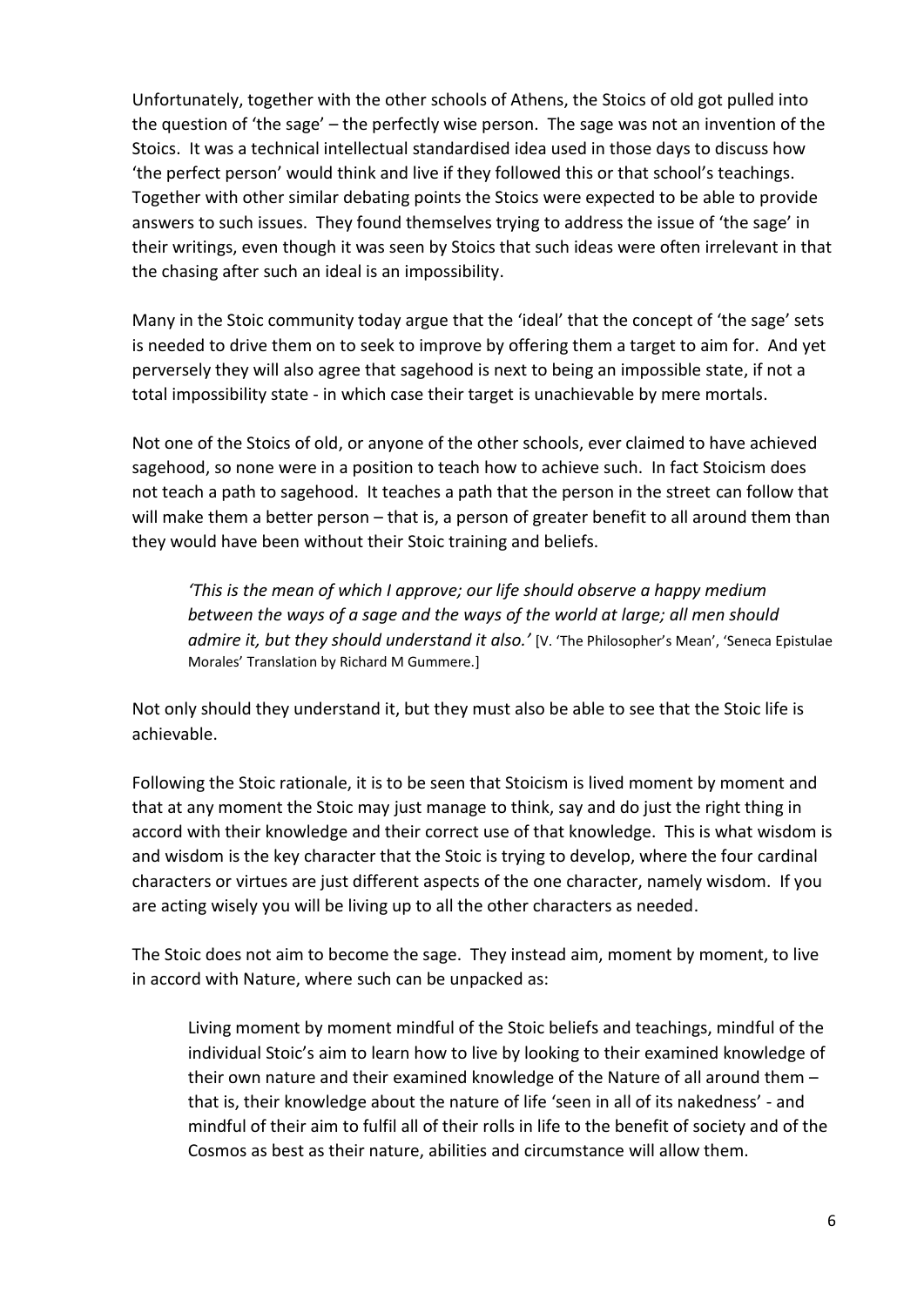Stoicism recognises that we are human. We will not get it right one hundred percent of the time.

We will not always be able to hold our concentration so as to be fully mindful at all times. What matters is how quickly our training will allow us to regain our mindful stance whereby, if our inattentiveness is leading us down inappropriate paths, our wisdom and our reason can lead us back to a path in harmony with Nature.

Our nature as animals is part of how we live and our instincts will lead us down paths that our reason has not had time to choose. What matters is how quickly we are able to bring to bear our training and beliefs so as to enable our reasoning faculty to confirm or correct the path our instincts have taken us on.

Our nature as animals will allow an unexamined feeling or impression to jump into our minds and possibly lead to involuntary, in the moment, reactions. What matters is how quickly we can bring our reasoning faculty to bear so as to recover from any temporary reaction, such as the 'shock' that can be elicited by a loud unexpected noise.

In similar manner some inappropriate 'opinion' embedded deep inside of our mind may surface in reaction to some event so leading to feelings that may swamp our reasoning faculty and so lead to actions that are not in accord with Nature. And this is at the heart of much of the Stoic training to achieve a sound mind – how to cleanse the mind of as many inappropriate 'opinions' as possible by looking to rationally examine them in light of our Stoic beliefs and cold reason, so being able to see the naked facts free from our 'emotional baggage'.

It is here that the Stoic can make most progress by breaking down old inappropriate mind patterns and habituating a new Stoic mind-set that will allow the natural feelings of affection and the like to flourish while holding at bay the more violent, aggressive, feelings (perturbations) that will not answer to the rule of conscious reason – a reason that is looking to live in accord with Nature.

Habituation of ensuring the rule of conscious reason is what is behind much of the Stoic mind training, but such is of use to the bad person as much as to the wise person. What takes the Stoic training to the next level - that of aiming to be good - is the Stoic framework of beliefs in God and the nature of the Cosmos that form the grounding for how we see the world around us and our part within it.

Stoicism is not aiming for us to become the ideal sage. It is aiming for us to become a better human being – a being that is an animal that can be rational and reasoning and above all is a social animal by nature. It is not that we aim to 'make' the world a better place. It is that we 'try' to do so in the full knowledge that we cannot control the overall flow of change that is Existence, albeit that we may be able to bring some influence to bear whereby the flow of change may be all the better as a result of our input or at the very least may hopefully be none the worse.